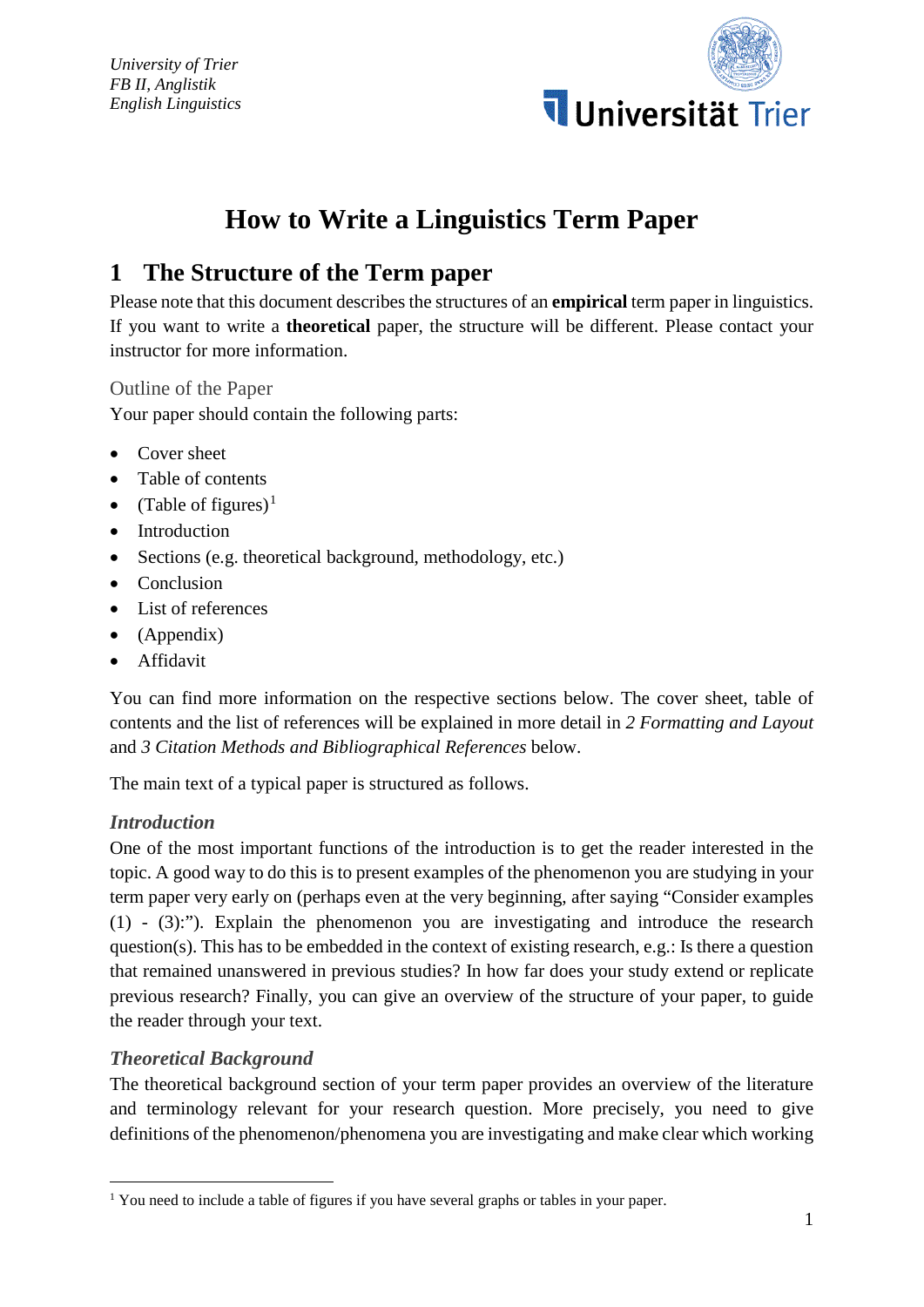

definition you will use throughout your paper. For instance, if your term paper is about 'nonfinite complements', you need to define this term e.g. on the basis of some academic reference grammar (for instance, *The Cambridge grammar of English language* by Huddleston & Pullum (2002) or *A comprehensive grammar of the English language* by Quirk et al. (1985)).

Furthermore it is important to discuss the literature critically. You should also make clear how your study contributes to the discussion and/or how it fills a research gap. To see how you can include sources into your texts, see below:

- According to Ellis (2002: 144), "[f]requency is […] a key determinant of acquisition…"
- Hoffmann (2005: 43) points out/argues/tests/shows/proves/claims/verifies/falsifies...
- As early as 1969, Robertson developed...
- For instance/On the other hand/In contrast/In accordance with X/Following X, Weinreich (1953) identifies this kind of second language acquisition as subordinate bilingualism.
- Thus, according to Siyanova-Chanturia, (2015: 5), "formulaic sequences are processed (i.e. comprehended and produced) quantitatively faster …"
- You are required to use specialised (linguistic) literature which you can find in: linguistic journals (e.g. *English Language and Linguistics, Journal of Pragmatics, Journal of Sociolinguistics,* etc.), textbooks (e.g. for a paper in syntax: Aarts (2013): *English syntax and argumentation* or van Gelderen (2010): *An introduction to the grammar of English*), reference grammars (see above) and linguistic dictionaries (e.g. Matthews (2007): *The concise Oxford dictionary of linguistics* or Crystal (2011): *Dictionary of linguistics and phonetics*).
- Non-academic websites (such as Wikipedia) are not acceptable sources for definitions of linguistic terminology or for an evaluation of the current state of research. Why not, you may wonder? The reason is that even though many pertinent articles may indeed be based on good scholarship, using a Wikipedia article is a bit like using a text that you have found accidentally beside a photocopying machine: You don't really know who the author is, and there is no way you can assess the quality of the contents.

### *Methodology*

If you are doing empirical research for your term paper, the methodology section will be one of the most important sections in your work because it will state which methods you have used to generate new ideas, concepts, or findings in this paper.

The methodology section should be written in such way that someone reading it should be able to replicate your study, and should then be able to compare his/her results with yours. Thus, together with the appendix, this section guarantees the transparency of what you are doing, one of the most essential properties of scientific research.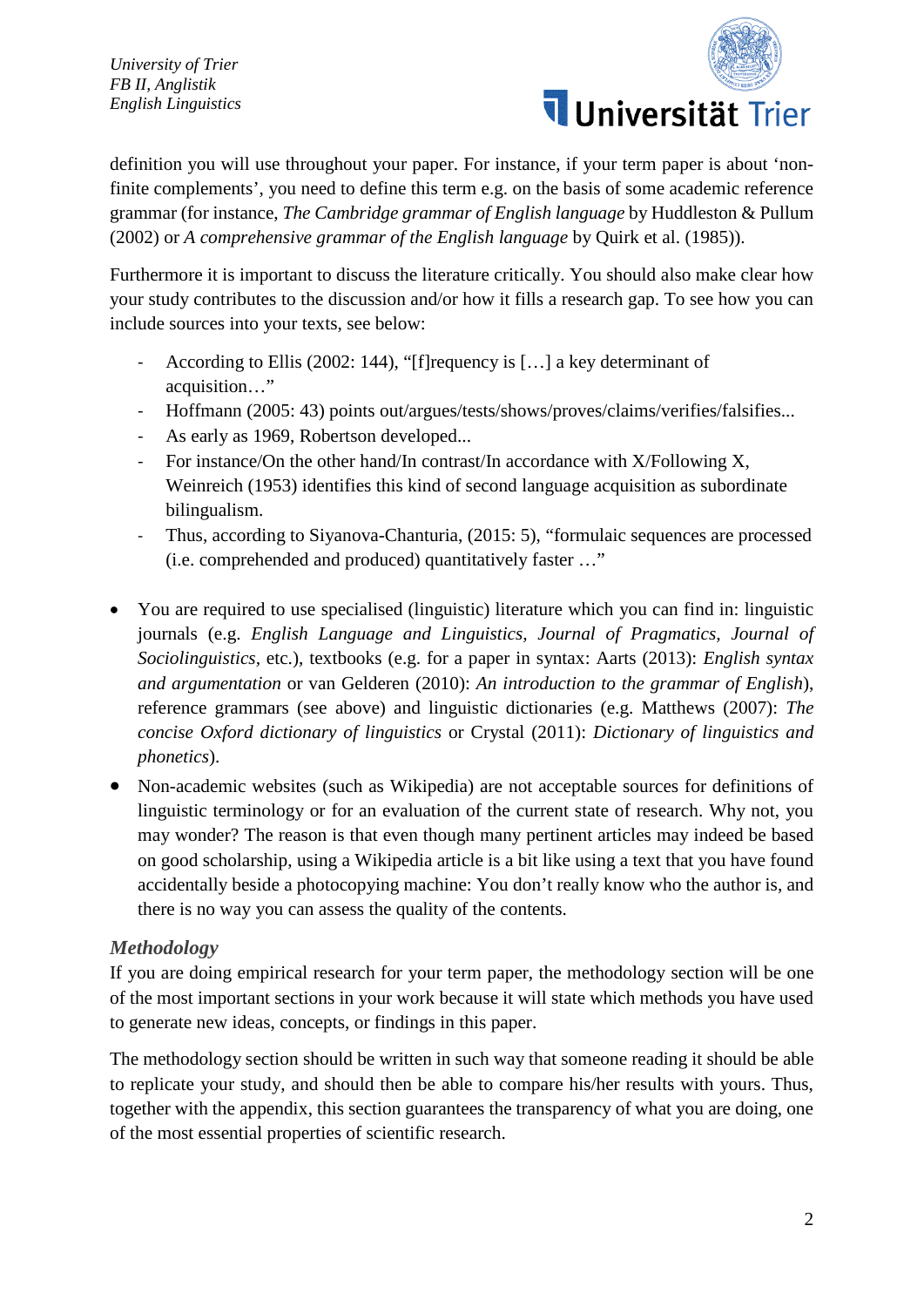

### *Data*

This section should include a precise description of the data you have used for your analysis. You should refer to the following pieces of information:

- Explain the type and quantity of the data used. (Why did you choose this kind of data?)
- Describe the source of your data (text corpus, questionnaire, interview etc.) and include an explanatory statement. (Why did you choose this source?)
- Description of the data source:
	- for corpora/dictionaries as data source:
		- o corpus/dictionary should be briefly described/introduced
	- for questionnaires as data source:
		- o The questionnaire should be introduced. The individual tasks of the questionnaire should be explained and justified (Why did you choose these tasks?)
		- o Give relevant personal details of participants (age, nationality, etc.) what is relevant may vary depending on the kind of study and the method of data collection.
	- Mention problems you had while collecting the data and explain how you dealt with those problems.

#### *Method*

The following aspects should be considered here:

• Data analysis: How did you process/transform the **original** data you collected? How did you analyse your data? According to which aspects/ principles /categories did you classify the data? You should justify your choices.

Note that it is highly important to give examples of your own data to clarify your procedure of analysis, i.e. while explaining your method of analysis give respective examples from your own data in order to allow for transparency of your methods.

#### *Results*

In this section you will present your findings in detail and will provide examples from your data. You should typically start from general facts and then proceed to more specific/detailed sub-analyses. You can start with a very basic/general observation at the beginning such as how frequent the linguistic phenomenon is in your data.

The best way to visualise quantitative data is to use tables or graphs (include them in the text and do not hide them in the appendix). Note, however, that it is the purpose of tables and graphs to complement the text, not to replace it. Thus, you need to make reference to them, and you need to describe the most interesting/striking observations that we can see in the tables and graphs. The text should still be meaningful and coherent, even if the tables and figures are removed. Also provide examples from your data. Furthermore, you need to label your graphs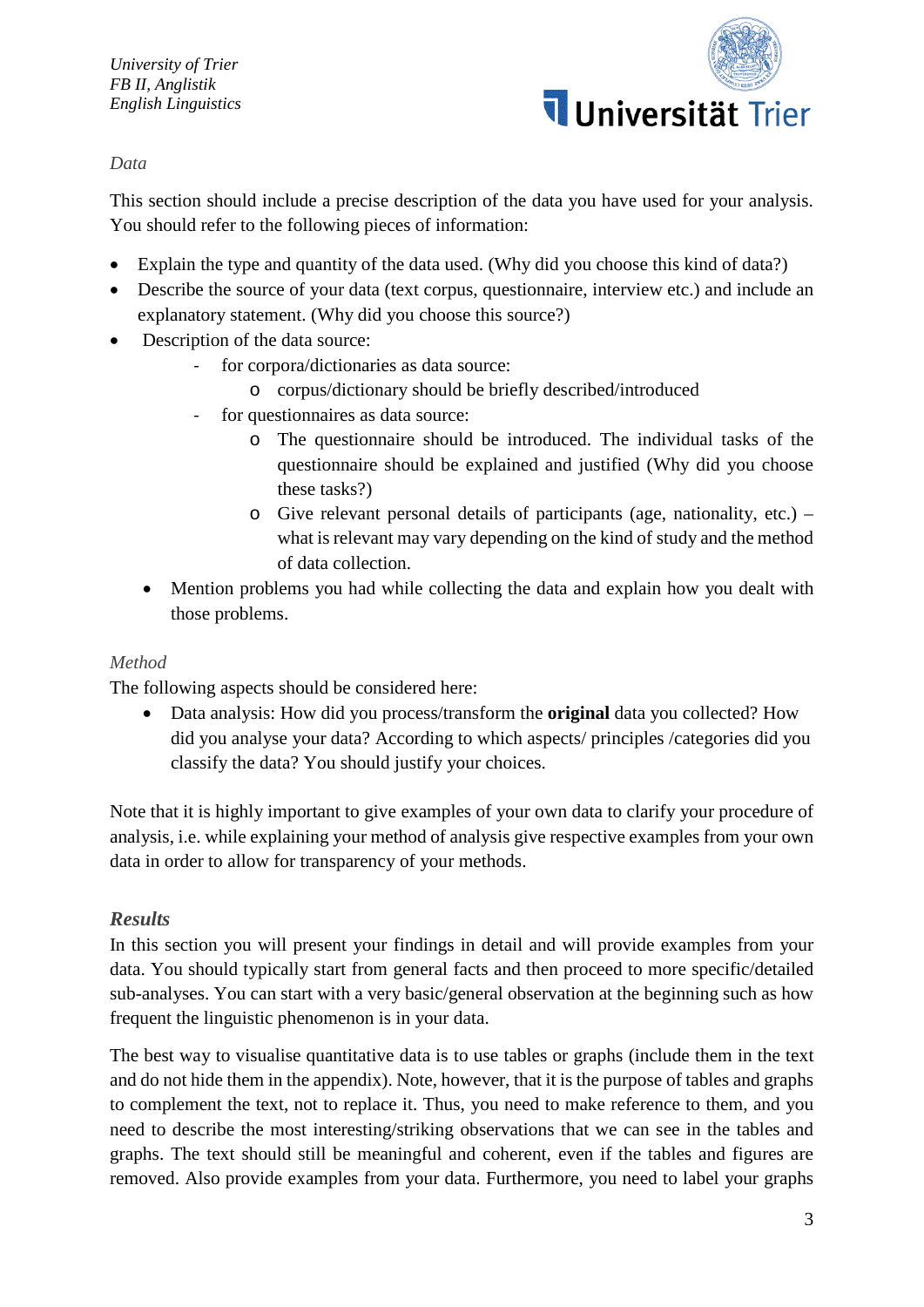

and tables: They should all have a title (or caption), and axes (graphs) or rows and columns (tables) should be given transparent and clear labels (e.g. Figure 2. Distribution of Complement Types, in %).

It is important, however, that you clearly separate the description of the empirical findings itself (e.g. the numbers and distributions) from the evaluation or interpretation of these findings (e.g. in how far they support a certain theory or hypothesis). In a larger paper, the evaluation and interpretation can be given a separate section ('Discussion', cf. below). In smaller papers, you can include the results and the discussion in a single section.

#### *Discussion* (if there is one, cf. above)

The discussion section is where you critically discuss your findings with regard to your research question(s). More precisely, you should show how your research question(s) can be answered by means of the results of your research project.

### *Conclusion*

The conclusion should be a self-contained text and should therefore be written in a way that allows readers to understand it without having read the full paper. Also, many readers first read the introduction (and give up reading the paper if they fail to see why it is interesting) and then jump to the conclusion to check whether it is worth reading the rest. Keep this in mind when writing the conclusion! Therefore, you should mention what your term paper was about and what your research question was. Your conclusion should highlight the central points of your analysis and state the answer to your research question. Furthermore, you should argue how your results contribute to the field of study and what implications they might have.

Refer to the limits of your analysis (but don't be too negative! You need to sell your findings to the reader – and if you are too negative, they will feel frustrated) and state what could be done in future research. Furthermore, you can also place your findings in a wider linguistic context.

*List of References* See 3 below.

### *Appendix*

In your appendix, you can include e.g. the questionnaire, the spreadsheet you used to code your data, further graphs, etc. In your text, you should make references to your appendix where appropriate (e.g. "The questionnaire is provided in the appendix"). Make sure that the appendix only includes material that is non-essential for following your paper. Don't put tables/figures in the appendix that you need for things to make sense.

### *Affidavit*

The affidavit is an obligatory part of your term paper. By signing it, you confirm that you have indicated any work which is not your own. This is very important because **plagiarism** has serious consequences. Plagiarism is not only handing in someone else's work as your own.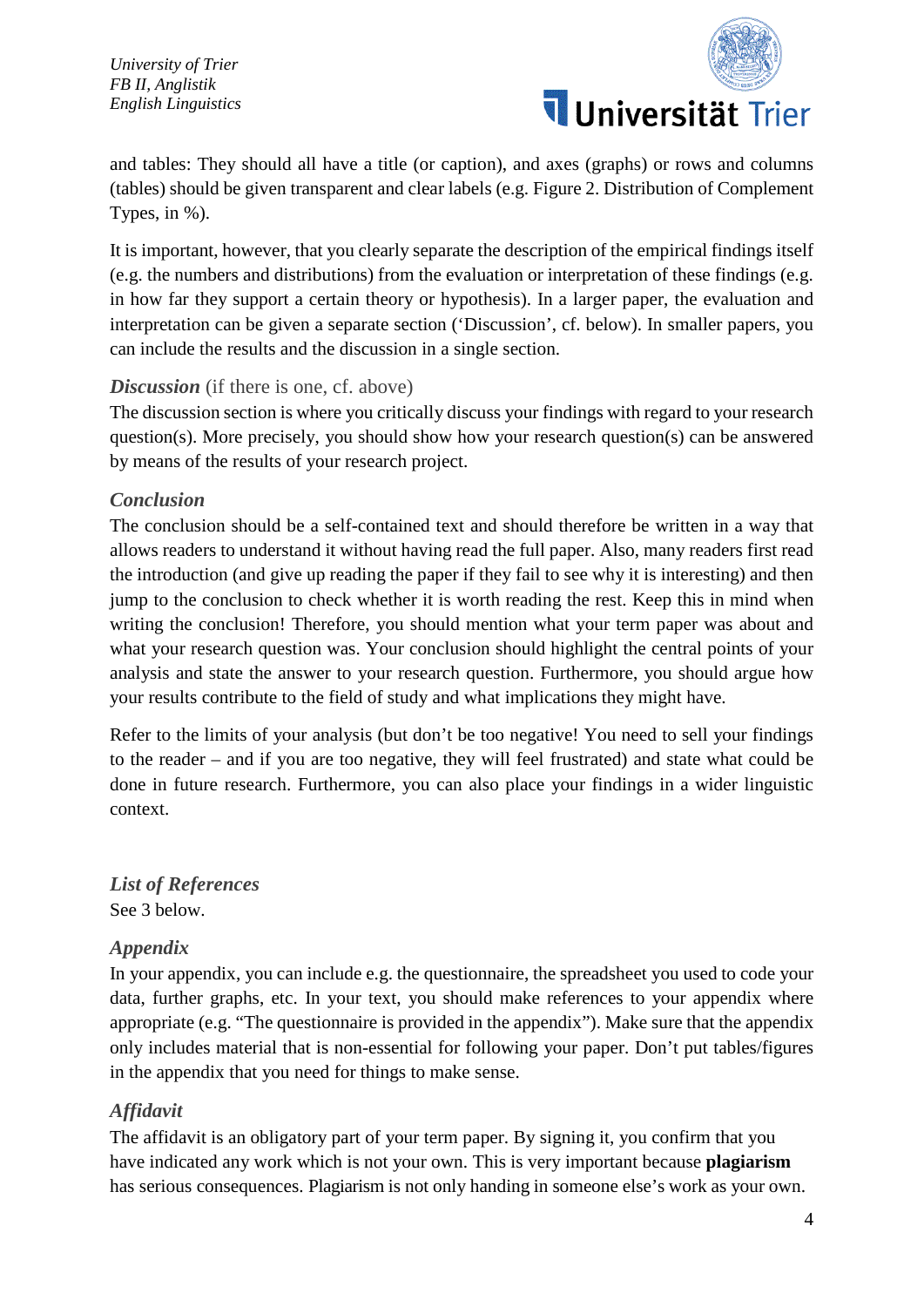

Even if you merely forget to insert a citation or reference, you commit plagiarism! You must give credit any time you make use of other people's writings or ideas in quotations, paraphrases or when simply referring to them. You will find more information on the department's policy on plagiarism at:

[www.anglistik.uni-trier.de,](http://www.anglistik.uni-trier.de,/) s.v. 'Examinations/Prüfungen'

Therefore, at the end of your paper, you must include the following statement and sign it:

**"Hiermit versichere ich, dass ich die vorliegende Arbeit selbständig verfasst und keine anderen als die angegebenen Hilfsmittel benutzt habe. Aus fremden Quellen Übernommenes ist kenntlich gemacht."**

**[Date] [Signature]**

## 2 Formatting and Layout

### *Length of paper*

The length of your paper depends on the type of the paper as well as on your study programme. For instance, BA students have to write term papers of approx. 2,500-5,000 and a BA thesis of 12,000-15,000 words. MA students have to write between 4,000-6,000 words in term papers and approx. 25,000 words in their MA thesis. If you are not sure about the requirements, look into your 'Modulhandbuch' and/or ask your instructor. The cover sheet, table of contents, tables, figures, appendix and the affidavit do not count.

### *Format*

- Use an easily legible font (e.g. Times New Roman), standard font size (12pt for running text).
- Use a 1.5 line spacing and a minimum of 2.5 cm margin to the left and right.
- Print on one side of the paper only, and number all pages, except for the cover page.

### *Cover Page and Table of Contents*

Create a **cover page** which states the following information:

- the title of your paper
- your name
- student number
- contact details
- degree program
- the title of the course
- the current semester
- the supervisor's name and affiliation (Universität Trier, FB II/Anglistik)
- the date of submission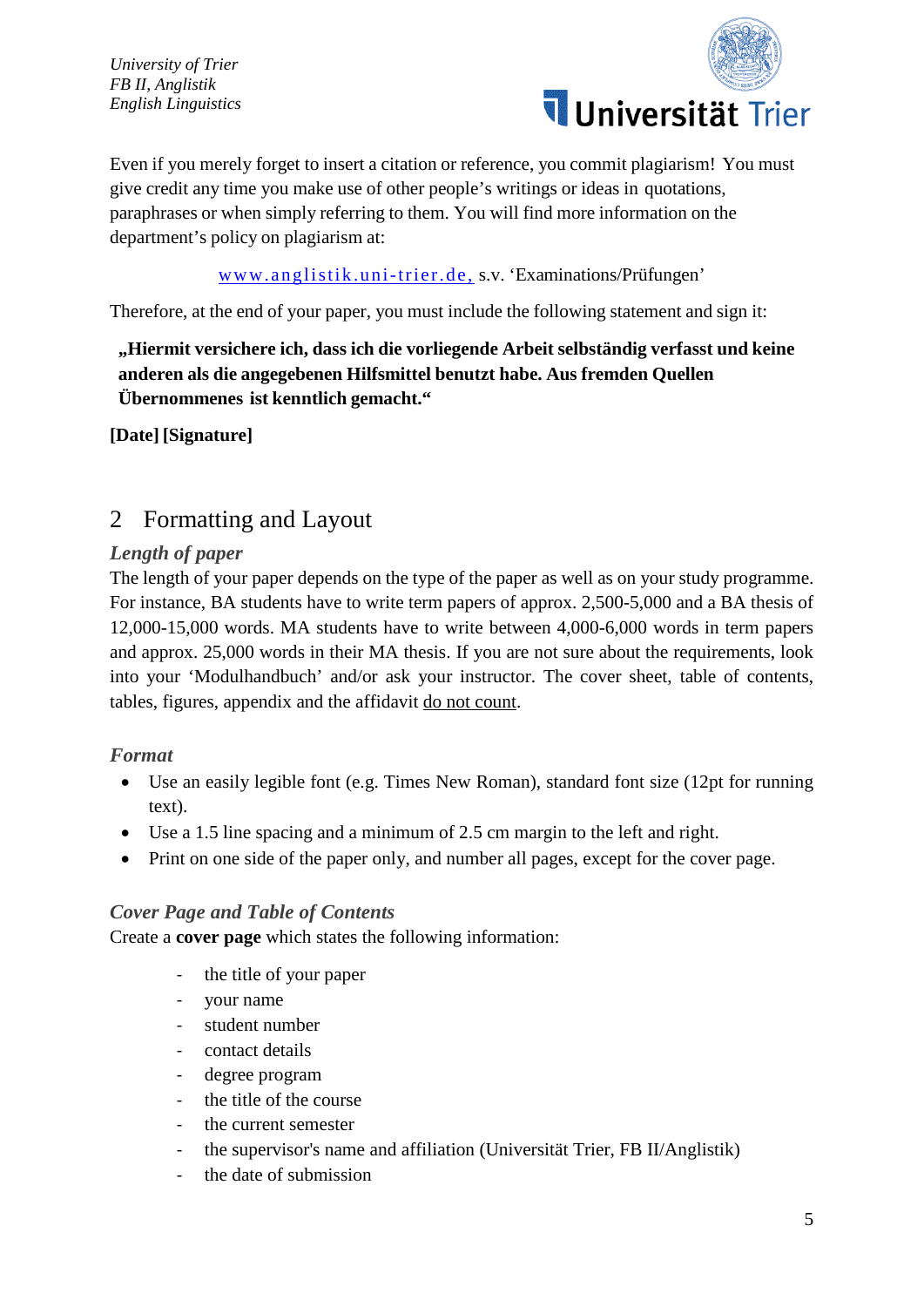

| • The <b>table of contents</b> lists all sections of your paper in sequence (Arabic numerals), with |
|-----------------------------------------------------------------------------------------------------|
| page numbers. Start page numbering with your introduction, e.g.:                                    |

| Introduction<br>1.                  |                |
|-------------------------------------|----------------|
| 2. Simple and complex sentences     | 2              |
| 2.1. Simple sentences               | 3              |
| 2.2. Complex sentences              | $\overline{4}$ |
| 2.3. Subordination vs. coordination | 6              |
| $\left( \ldots \right)$             |                |
| Conclusion<br>3.                    | 12             |
| References                          | 13             |

### *Examples*

Examples within the text should be italicized, as in: "The idiom *to spill the beans* is an abstract construction […]". If you use more than one example in a row they should be separated from running text and numbered consecutively as shown below:

(1) *Mary drives John crazy*.

(2) *\*Mary drives John.*

Another option is to italicise only the relevant parts of the examples to help readers e.g.:

(1) She enjoys *reading* books.

(2) It started *to rain.*

Just make sure that you are consistent.

If you have an ungrammatical sentence, you use an asterisk to indicate so as in example (2) above. Other notational conventions are listed as follows:

- "Double quotation marks" are used for direct quotes.
- 'Single quotes' are used to express the **meaning** of a word or passage, as in translations, e.g. In German, the lexical verb *werden* 'become' is used to express future tense.
- **Phonemic** transcriptions are enclosed by /slashes/, e.g. /teIk/.
- **Phonetic** transcriptions are enclosed by [square brackets], e.g. [then **k**].
- {Curly brackets} are used to identify **morphemes**, e.g. {writ} {-er}.
- <Angular brackets> indicate **graphemes**, use these if you want to refer explicitly to the spelling of a linguistic item, e.g.: Both  $\langle \sin \rangle$  and  $\langle \sin \rangle$  are pronounced  $\langle \sin \rangle$ .

You should use double quotation marks for quotations only. It is not recommended to use quotation marks (single or double) for marking emphasis or irony.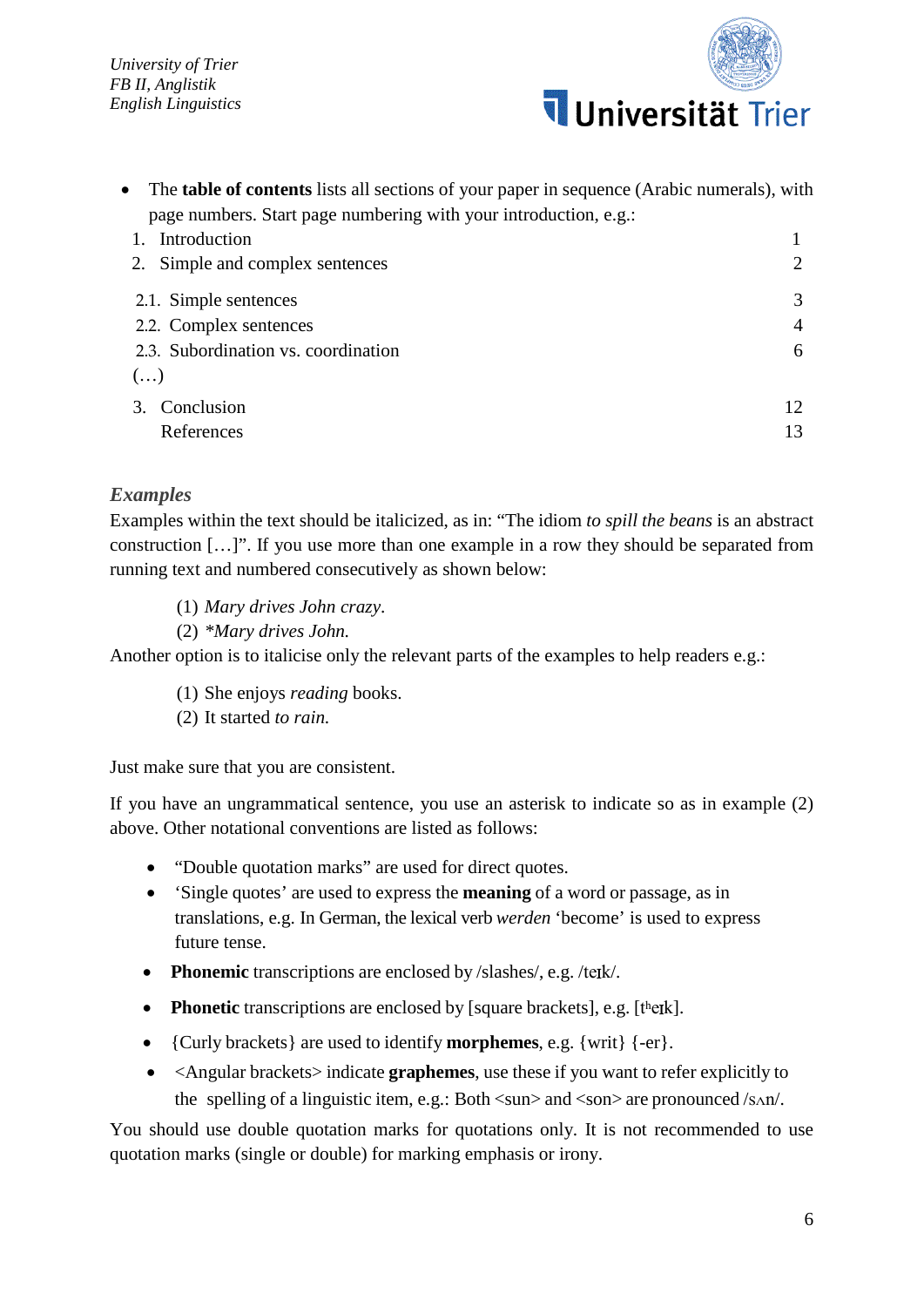

### *Footnotes*

Footnotes are only to be used to illustrate facts or thoughts which might interrupt the line of argumentation in the running text. Different from literary studies, footnotes are not to be used for bibliographical reference.

## 3 Citation methods and bibliographical reference

### *Quotations*

Short quotations have to be put in quotation marks; quotations exceeding three lines have to be indented and set apart from the running text, with single spacing but without quotation marks. Bibliographical information – author, year, corresponding page number – has to follow the quotation in brackets, e.g. (Stubbs 2001: 24). This helps to identify the quoted work from your list of references. Use direct quotations sparingly! Bibliographical references in the running text should only include information on author, year of publication and corresponding page number (e.g. Kolbe-Hanna (2011: 194) points out…). Please keep in mind that **all cited** works must be included in your bibliography. Do not include works you have **not** cited. Sometimes, you don't have access to the original source and therefore need to quote somebody's text as it was quoted in another scholar's publication (e.g. "Tremblay 1947:25, quoted in Leech 2001:12)". In this case, both sources must be mentioned in the references section.

### *References*

The list of references should contain all cited works alphabetically ordered by surname of the author(s)/editor(s). The examples below illustrate a prototypical format for such bibliographic information as found in many linguistic publications. There are three main types of bibliographical information which differ in format but which are not separated in the list of references: monographs, articles from journals, and articles from collective volumes. The list of references should follow the conventions of the *Unified Style Sheet for Linguistics* (or similar well established conventions such as the APA style – as long as you are consistent!), illustrated in the following. A complete description can be found here:

http://celxj.org/downloads/USS-NoComments.pdf

#### *Sample reference entries (following the "Unified style sheet for linguistics")*

#### **Book (authored work):**

Hoffmann, Sebastian, Stefan Evert, Nicholas Smith, David Lee & Ylva Berglund Prytz. 2008. *Corpus linguistics with BNCweb - a practical guide*. Frankfurt am Main: Peter Lang.

- Quirk, Randolph, Sidney Greenbaum, Geoffrey Leech & Jan Svartvik. 1985. *A comprehensive grammar of the English language.* London, New York: Longman.
- Sand, Andrea. 1999. *Linguistic variation in Jamaica - A corpus-based study of radio and newspaper usage*. Tübingen: Narr.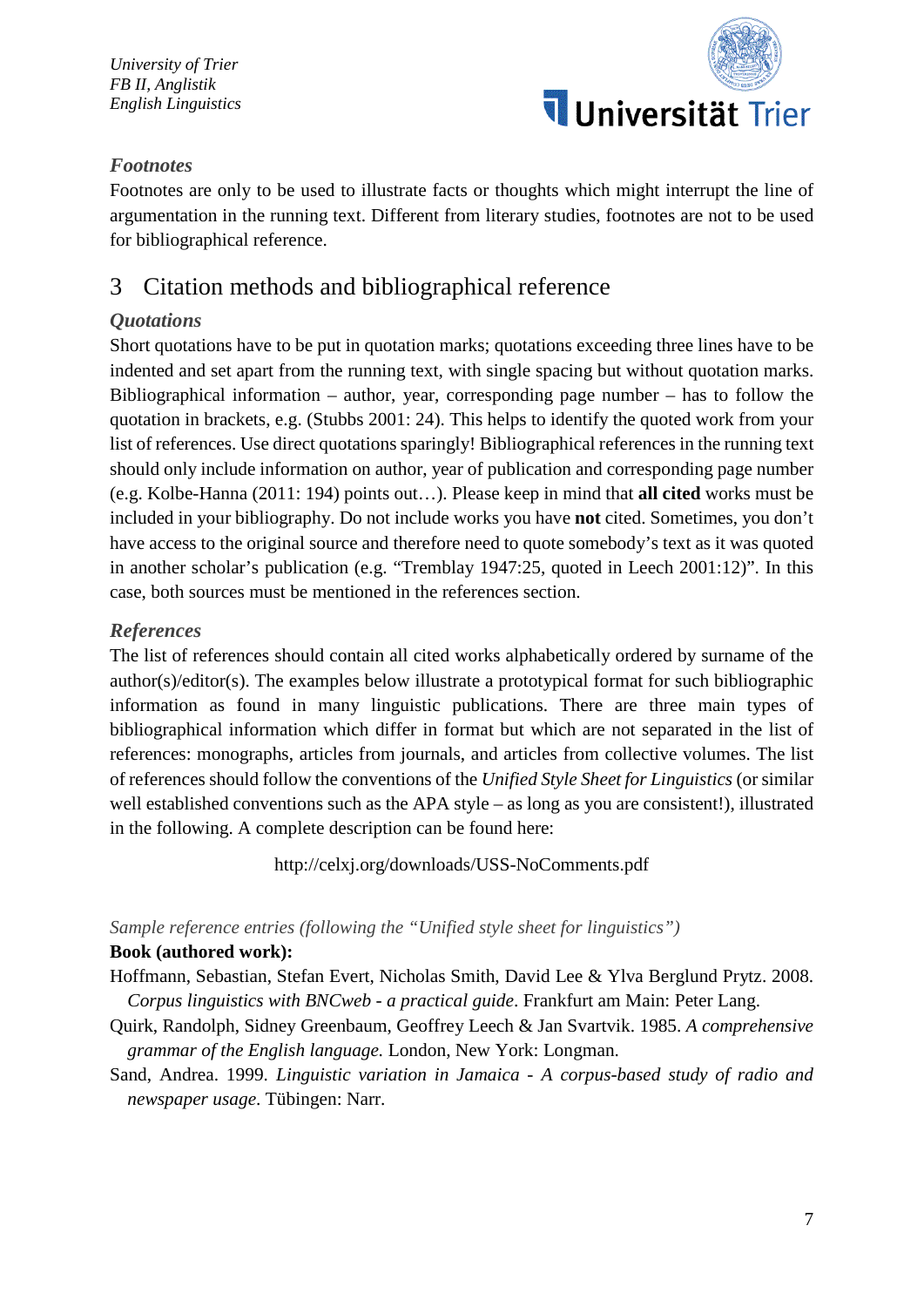

#### **Book (edited work):**

- Gippert, Jost, Nikolaus P. Himmelmann & Ulrike Mosel (eds.). 2006. *Essentials of language documentation* (Trends in Linguistics, Studies and Monographs 178). Berlin & New York: Mouton de Gruyter.
- Huddleston, Rodney D. & Geoffrey K. Pullum. 2002. *The Cambridge grammar of the English language.* Cambridge & New York: Cambridge University Press.

#### **Contribution in an edited work:**

- Arndt-Lappe, Sabine. 2015. Word-formation and analogy. In Peter O. Müller, Ingeborg Ohnheiser, Susan Olsen & Franz Rainer (eds), *Word-formation. An international handbook of the languages of Europe*, Vol. 2. Berlin: De Gruyter Mouton, 822-841.
- Kolbe-Hanna, Daniela & Benedikt Szmrecsanyi. 2015. Grammatical variation. In Douglas Biber & Randi Reppen (eds.), *The Cambridge handbook of English corpus linguistics.* Cambridge: Cambridge University Press, 161-179.

**→ Note: Entries for articles in edited works should always include full bibliographical information for the edited work. Abbreviating the entry (e.g., with "In Müller et al., 822-841") is not acceptable.**

#### **Book also published electronically:**

Hoffmann, Sebastian, Andrea Sand & Sabine Arndt-Lappe (eds.). 2017. Exploring recent diachrony: Corpus studies of lexicogrammar and language practices in Late Modern English. *Studies in Variation, Contact and Change in English*, Vol. 18. Helsinki: VARIENG. http://www.helsinki.fi/varieng/series/volumes/18/index.html. (accessed 1 June 2017).

**→ Note: Publication date = year of online publication or year of the latest update. The date on**  which the URL was accessed should be provided in parentheses at the end of the entry.

#### **Journal article:**

- Arndt-Lappe, Sabine & Ingo Plag. 2013. The role of prosodic structure in the formation of English blends. *English Language and Linguistics* 17(3). 537-563.
- Ellis, Nick C. 2002. Frequency effects in language processing: A review with implications for theories of implicit and explicit language acquisition. *Studies in Second Language Acquisition* 24(02). 143–188.
- Gabrielatos, Costas, Eivind Nessa Torgersen, Sebastian Hoffmann & Susan Fox. 2010. A corpus-based sociolinguistic study of indefinite article forms in London English. *Journal of English Linguistics*, 38(4). 297-334.
- Siyanova-Chanturia, Anna. 2015. On the 'holistic' nature of formulaic language. *Corpus Linguistics and Linguistic Theory* 11(2). 285-301.

#### **Journal article also published electronically:**

Inkelas, Sharon. 2008. The dual theory of reduplication. *Linguistics* 46(2). https://www.degruyter.com/view/j/ling.2008.46.issue-2/ling.2008.013/ling.2008.013.xml (accessed 2 June 2017).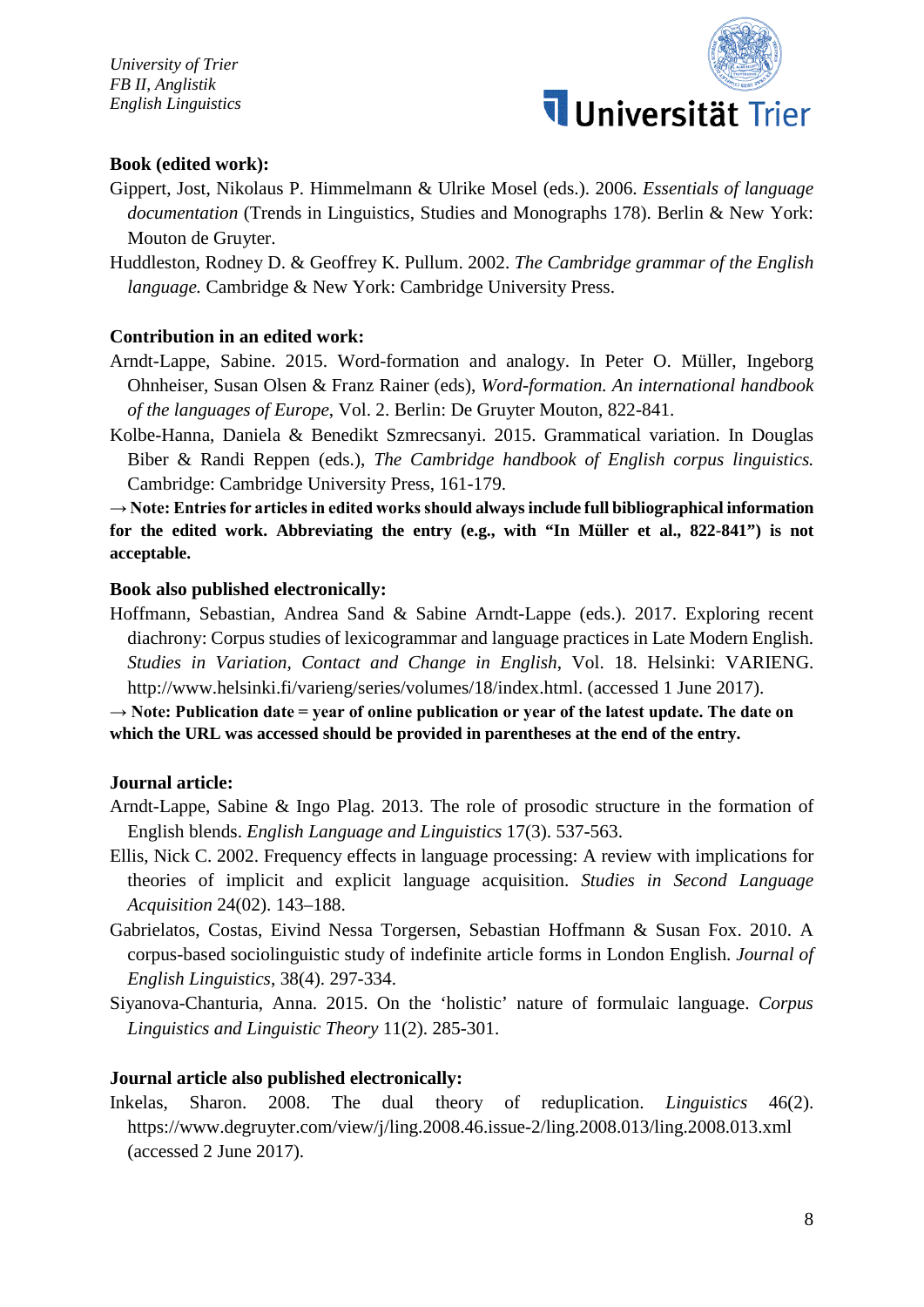

 $\rightarrow$  **Note: Publication date = year of online publication or year of the latest update. The date on** which the URL was accessed should be provided in parentheses at the end of the entry.

#### **Special issue of a journal (cited as a whole):**

Majid, Asifa & Melissa Bowerman (eds.). 2007. Cutting and breaking events: A crosslinguistic perspective. [Special issue]. *Cognitive Linguistics* 18(2).

#### **Reprint:**

Jakobson, Roman & Morris Halle. 2002 [1956]. *Fundamentals of language*, 2nd edn. Berlin & New York: Mouton de Gruyter.

#### **Thesis/dissertation:**

Azazil, Lina. 2015. *Frequency effects in L2 acquisition of English syntax: The case of the catenative verb construction.* Siegen: University of Siegen MA thesis.

Kim, Yong-Jin. 1990. *Register variation in Korean: A corpus-based study.* Columbia, SC: University of South Carolina dissertation.

#### **Translated title:**

Haga, Yasushi. 1998. *Nihongo no Shakai Shinri* [*Social psychology in the Japanese language*]. Tokyo: Ningen no Kagaku Sha.

**→ Note: The English translation of the title should not be capitalised.** 

#### **Paper presented at a meeting or conference:**

Sarangi, Srikant & Celia Roberts. 2000. Uptake of discourse research in inter-professional settings: Reporting from medical consultancy. Paper presented at the International Conference on Text and Talk at Work, University of Gent, 16–19 August.

#### **Several works by one author/editor with the same publication date:**

- Vennemann, Theo. 2000a. From quantity to syllable cuts: On so-called lengthening in the Germanic languages. *Journal of Italian Linguistics/Rivista di Linguistica* 12. 251–282.
- Vennemann, Theo. 2000b. Triple-cluster reduction in Germanic: Etymology without sound laws? *Historische Sprachwissenschaft* 113. 239–258

#### **Corpora:**

- *The British National Corpus*, version 3 (BNC XML Edition). 2007. Distributed by Oxford University Computing Services on behalf of the BNC Consortium. <http://www.natcorp.ox.ac.uk/>
- Davies, Mark. 2008- . *The Corpus of Contemporary American English (COCA): 520 million words, 1990-present*. [http://corpus.byu.edu/coca/.](http://corpus.byu.edu/coca/)
- Davies, Mark. 2010- . *The Corpus of Historical American English (COHA)*: 4*00 million words, 1810-2009.* http://corpus.byu.edu/coha/.